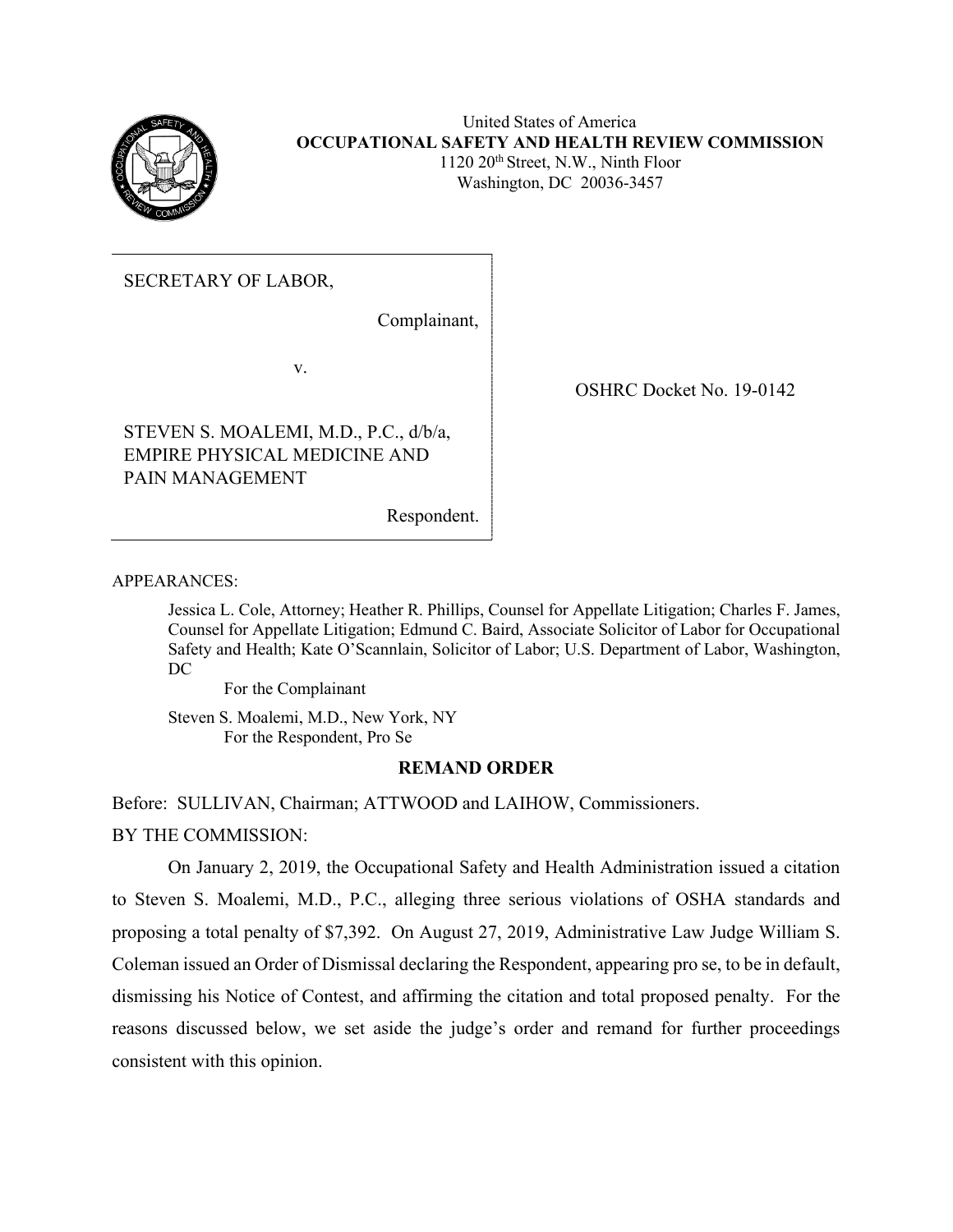The judge based his dismissal order on Respondent's failure to appear for four mandatory prehearing telephone conferences and to respond to an order to show cause why he should not be declared in default.<sup>[1](#page-1-0)</sup> See 29 C.F.R. § 2200.101(a) ("When any party has failed to plead or otherwise proceed as provided by these rules or as required by the Commission or the Judge, the party may be declared to be in default . . . after having been afforded an opportunity to show cause why the party should not be declared to be in default," and "the Commission or the Judge, in their discretion, may enter a decision against the defaulting party . . . ."). Neither the Secretary nor the Respondent appeared for the first two telephone conferences, scheduled by the judge for April 11, [2](#page-1-1)019 and May 2, 2019.<sup>2</sup> On a third telephone conference scheduled for May 28, 2019, the Secretary appeared, but Respondent did not. The next day, the judge issued an order directing Respondent to show cause by June 18, 2019, why the citation items and proposed penalties should not be affirmed due to his failure to follow Commission Rules and participate in the proceedings. In the show-cause order, the judge also scheduled a fourth telephone conference for June 27, 2019. This order was sent to Respondent in two mailings—one by first-class mail and one by certified mail with return receipt requested. The return receipt card was returned with a signature (which is illegible) indicating the order had been delivered on June 3, 2019. After Respondent failed to respond to the show-cause order and failed to appear for the fourth telephone conference, the judge issued the dismissal order, which was docketed with the Commission on August 28, 2019.

<span id="page-1-0"></span><sup>1</sup> This case was assigned to Simplified Proceedings. *See* 29 C.F.R. Pt. 2200, subpt. M.

<span id="page-1-1"></span> $2$  The judge noted in his scheduling order for the May 2 telephone conference that the Secretary had informed him that the parties were "exploring potential settlement." After both parties failed to participate in the May 2 conference (following their failure to participate in the previous conference scheduled for April 11), the judge admonished them in his third scheduling order: "*The parties are reminded that even though they may be engaged in settlement discussions, the participation of all parties in noticed telephone conferences is MANDATORY*." (italics and capitalization in original.) We further remind the Secretary that it is his burden to prosecute his case and his participation in any mandatory conference scheduled by a Commission judge is particularly important in a Simplified Proceedings case (where there are no pleadings) involving a pro se employer. *See* 29 C.F.R. § 2200.207 (regarding the use of pre-hearing conferences in Simplified Proceedings).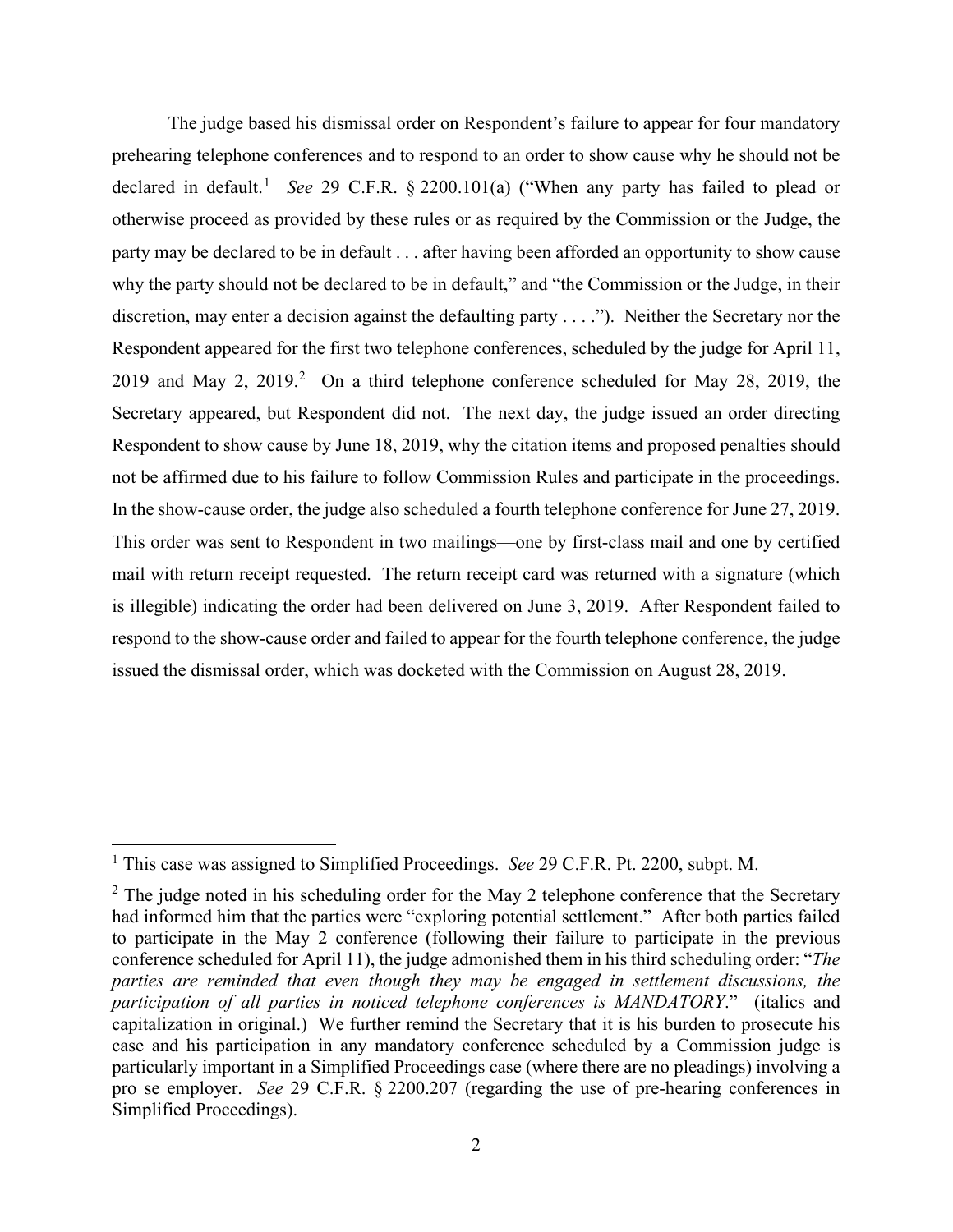In a letter received by the Commission on September 23, 2019, Respondent states that he "would like to petition for the ... case to be re-opened," claiming that he received the judge's decision but "did not receive the order to show cause." Respondent also asserts that he had "worked out an agreement with . . . OSHA" and "was under the impression that what we had agreed to was final." Respondent requests that the Commission "[p]lease allow [the parties] to continue with what we had agreed to."

Upon review of the case record in light of Respondent's claim that he did not receive the show-cause order, there appears to be a zip code discrepancy in Respondent's mailing address. The letterhead on Respondent's letter to the Commission shows a zip code of 10036, which is also the zip code listed for the "Inspection Site" on the citation. Respondent's mailing address on the citation, however, shows 10033 as the zip code, which is the zip code the judge used to send Respondent the three telephone conference scheduling orders as well as the order to show cause.<sup>[3](#page-2-0)</sup> Although we do not fault the judge for using the address the Secretary provided in the citation, given Respondent's claim that he did not receive the show-cause order and the address discrepancy, it is unclear whether Respondent received any of the judge's orders. Therefore, the present record is insufficient to establish that dismissal was warranted. *See Waterford Aluminum Co.*, 23 BNA OSHC 1438, 1439 (No. 10-1163, 2011) (remanding where "the record [is] insufficient to establish contumacy where it is unclear whether the judge's show cause order was ever received by [the pro se employer]"). In addition, it is evident from the record that the parties had engaged in settlement negotiations and according to Respondent's letter, reached an agreement that Respondent is willing to finalize. *See McQueary Indus., Inc.*, 22 BNA OSHC 1809, 1810 (No. 08-1932, 2009) (remanding where the respondent "provided a reason for its failure to respond to the show-cause order and has expressed its desire to settle the case"); *see also* 29 C.F.R. § 2200.100(a) ("Settlement is permitted and encouraged by the Commission at any stage of the proceedings.").

<span id="page-2-0"></span><sup>&</sup>lt;sup>3</sup> The record shows that the judge's dismissal order—the only order Respondent claims to have received—was sent to both parties "via email on August 27, 2019." As for the citation, it is not apparent from Respondent's notice of contest that it was received. In his email to OSHA, titled "Contest of penalties," Respondent states: "I am writing this email pursuant to our conversation today." The email does not reflect Respondent's mailing address. We note that according to the citation, all three alleged violations were corrected during the inspection.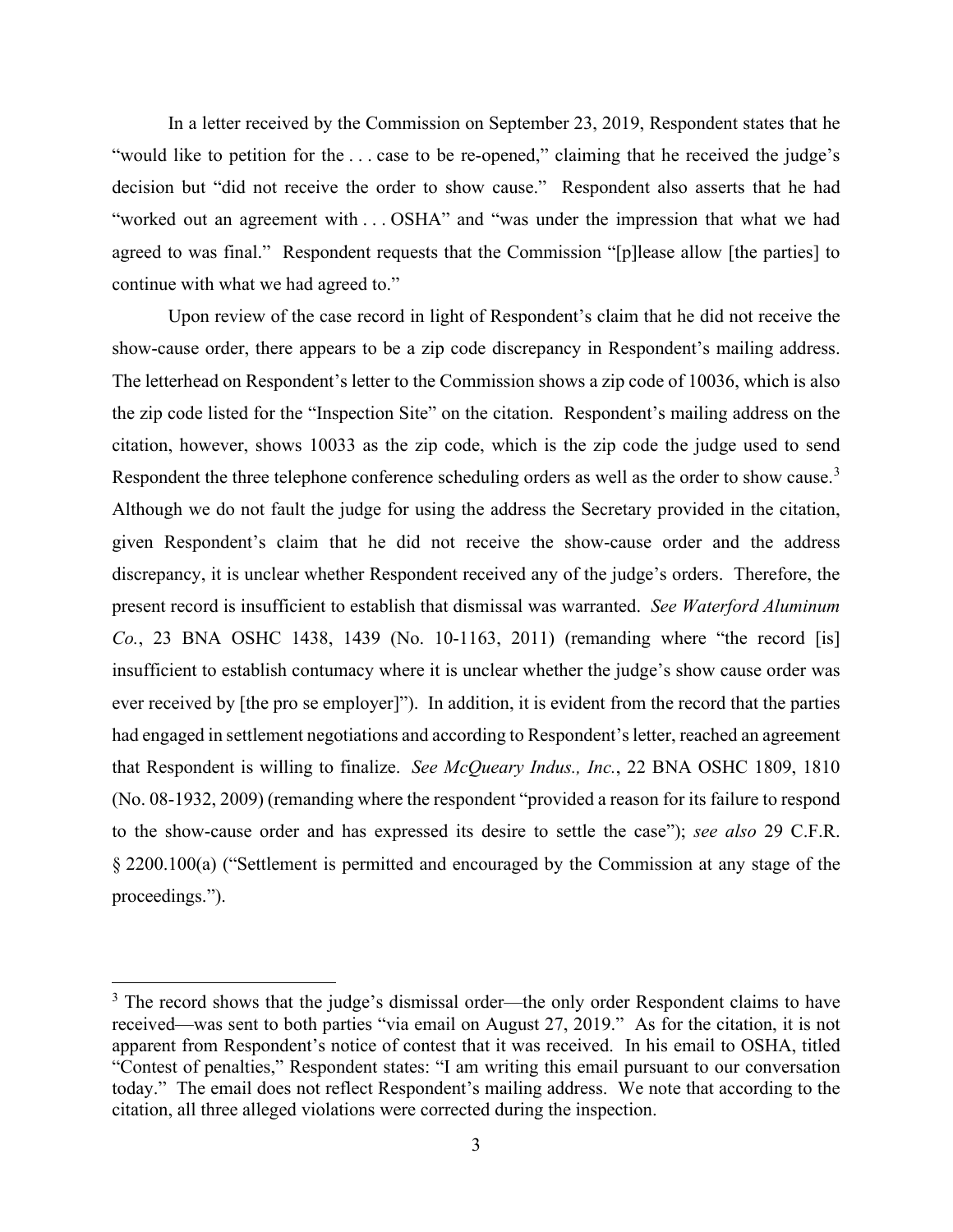Accordingly, we set aside the judge's decision and remand for further proceedings. *See* 29 C.F.R. § 2200.101(b) ("For reasons deemed sufficient by the Commission or the Judge and upon motion . . . expeditiously made, the Commission or the Judge may set aside a sanction imposed under paragraph (a) of this section.").

SO ORDERED.

 $\sqrt{\text{s}}$ /

 James J. Sullivan, Jr. Chairman

 $\sqrt{\text{s}}$ /

Cynthia L. Attwood Commissioner

 $\sqrt{\text{s}}$ /

Amanda Wood Laihow

Dated: January 24, 2020 Commissioner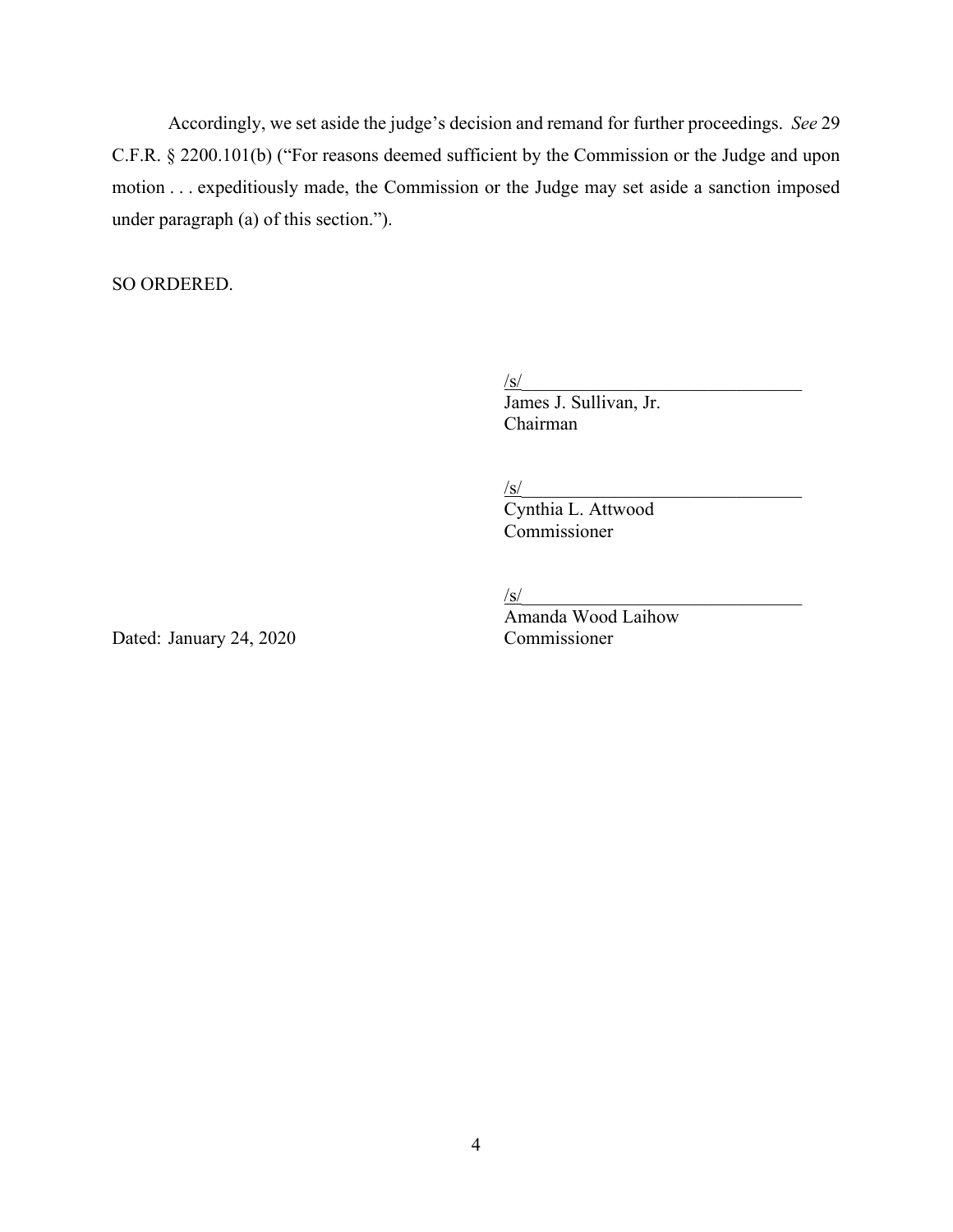

United States of America

## **OCCUPATIONAL SAFETY AND HEALTH REVIEW COMMISSION**

1120 20th Street, N.W., Ninth Floor

Washington, DC 20036-3419

Complainant,

STEVEN S. MOALEMI, M.D., P.C., d/b/a Empire Physical Medicine and Pain Management,

Respondent.

SECRETARY OF LABOR, **IN SIMPLIFIED PROCEEDINGS PER** 29 C.F.R. § 2200.203

v. Same School of the South Contract Contract of the USA Contract of the MC 20142

### **ORDER OF DISMISSAL**

Pursuant to Commission Rule 101(a), 29 C.F.R. § 2200.101(a), the Respondent, Steven S. Moalemi, M.D., P.C., d/b/a Empire Physical Medicine and Pain Management, is declared to be in default and its notice of contest is dismissed, as described below.

### **Background**

On or around November 14, 2018, an official from the Manhattan, New York, area office of the Occupational Safety and Health Administration (OSHA) conducted an inspection of a worksite of the Respondent at 7 West 45th Street, Ninth Floor, New York, New York 10033 (OSHA Inspection No. 1360484). As a result of that inspection, on January 2, 2019, OSHA issued a three-item serious Citation and Notification of Penalty (Citation) alleging that on or about November 14, 2018, the Respondent had violated several standards codified at 29 C.F.R. Part 1910 and proposing penalties totaling of \$7,392. The Citation indicates that all three alleged violative conditions were corrected during the inspection.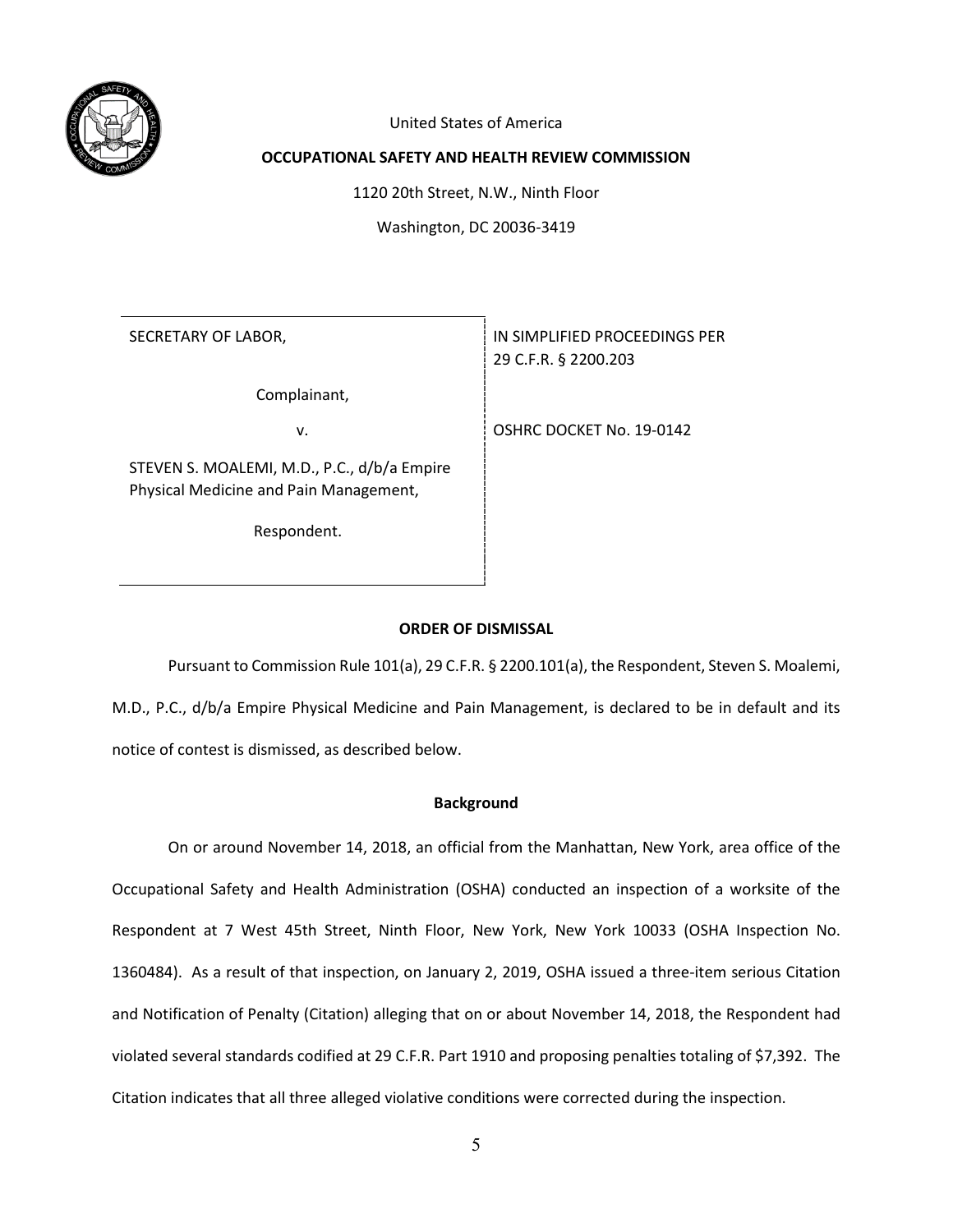The Respondent received the Citation and then, by an email from by Dr. Steven Moalemi sent to the OSHA area office, submitted a written notice of intention to contest, in which he stated that "I am contesting the penalties" for the inspection.<sup>[4](#page-5-0)</sup> OSHA then duly forwarded the notice of contest to the Occupational Safety and Health Review Commission (Commission). *See* 29 C.F.R. §§ 1903.17(a) & 2200.33. On February 4, 2019, the Commission's Executive Secretary issued a "Notice of Docketing and Instructions to the Employer." On March 7, 2019, the Commission's Chief Judge designated the matter to be resolved under the Commission's rules for Simplified Proceedings, 29 C.F.R. Part 2200, Subpart M, and assigned the matter to the undersigned Commission Judge for disposition.

On March 13, 2019, the undersigned issued a notice and scheduling order that included notice of a prehearing telephone conference to be conducted on April 11, 2019. Neither the Respondent nor the Secretary called in for that telephone conference, so another telephone conference was scheduled for May 2, 2019. Neither party called in for that telephone conference either, so the undersigned scheduled another telephone conference for May 28, 2019. An attorney for the Secretary called in for that telephone conference, but the Respondent did not call in for that telephone conference.

On May 29, 2019, the undersigned issued an order to show cause to the Respondent directing the Respondent to file a written response to show cause no later than June 18, 2019, showing why the Respondent should not be declared in default and why the citations and proposed penalties should not be affirmed due to the Respondent's failure to proceed as provided by the Commission's rules of procedure. The order to show cause also scheduled a telephone conference for June 27, 2019, to address

<span id="page-5-0"></span><sup>&</sup>lt;sup>4</sup> In the email, Dr. Moalemi also promised to send to the area office copies of his tax returns for the years 2015, 2016, and 2017 as well as bank statements from the last twelve months. The record before the Commission does not indicate whether these materials were provided to the Area Office, which would have been done apparently in an effort to negotiate down with the Area Office the amount of the proposed penalties.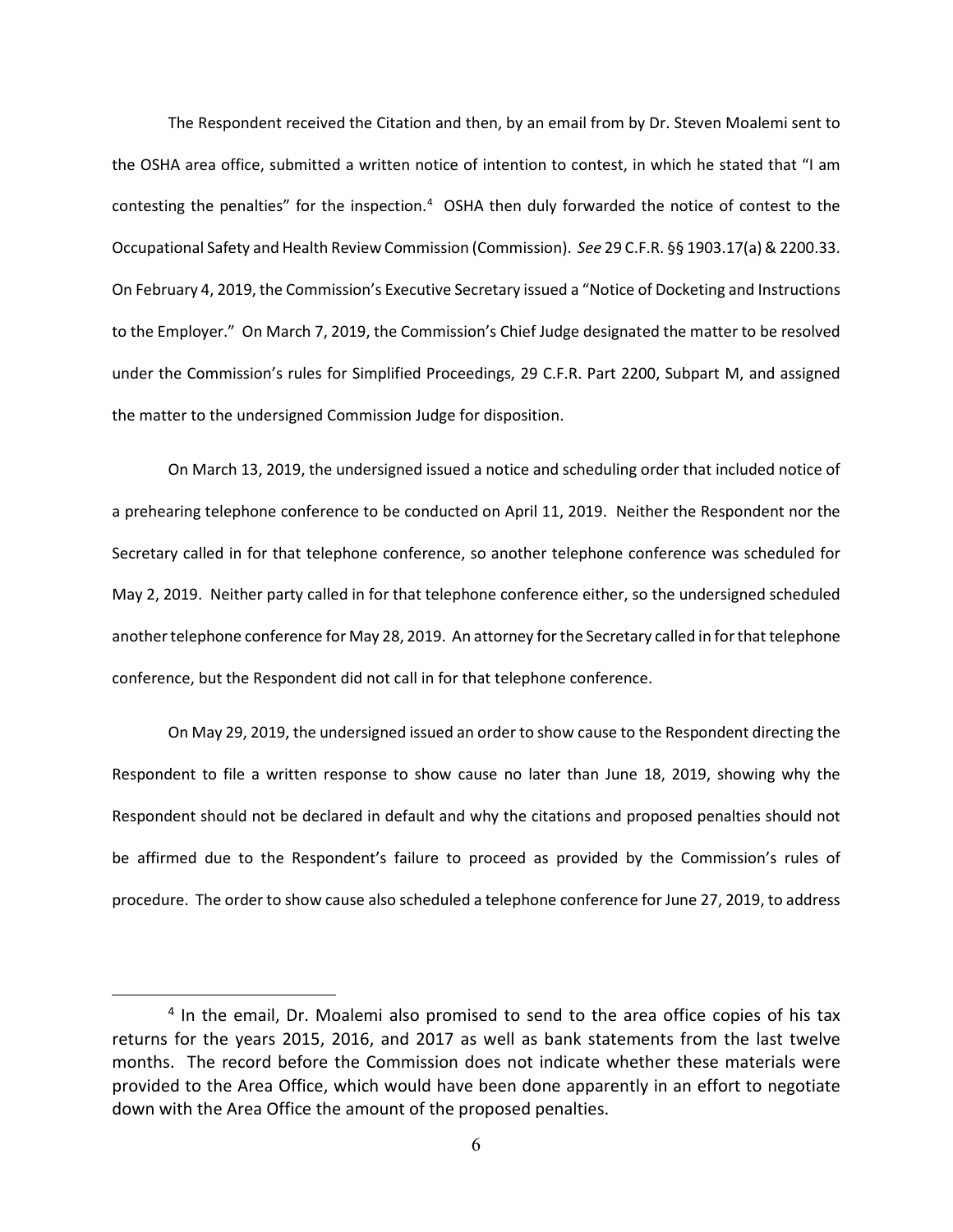the Respondent's anticipated response to the order to show cause. The order to show cause closed with the following admonition in distinctive typeface as follows:

> **Compliance.** THE RESPONDENT'S FAILURE TO RESPOND TO THIS ORDER OR FAILURE TO PARTICIPATE IN THE TELEPHONE CONFERENCE ON JUNE 27, 2019, WILL LIKELY RESULT IN THE ALLEGED VIOLATIONS BEING AFFIRMED AND THE PROPOSED PENALTIES OF \$7392 BEING ASSESSED AGAINST THE RESPONDENT WITHOUT A TRIAL.

The order to show cause was sent to the Respondent in two separate mailings—one by certified mail, return receipt requested, and the other by regular first-class mail. The certified mailing was delivered to the Respondent on June 3, 2019, as reflected by a signature on the return receipt card for the mailing bearing that date. The mailing that was sent by regular first-class mail was not returned undelivered.

The Respondent did not file a written response to the order to show cause, and no one representing the Respondent called in for the telephone conference on June 27, 2019.

#### **Discussion**

Commission Rule 101(a), codified at 29 C.F.R. § 2200.101(a), provides in part as follows:

*Sanctions.* When any party has failed to plead or otherwise proceed as provided by these rules or as required by the . . . Judge, the party may be declared to be in default . . . on the initiative of the . . . Judge, after having been afforded an opportunity to show cause why the party should not be declared to be in default . . . . Thereafter, the . . . Judge, in [his] discretion, may enter a decision against the defaulting party  $\dots$ 

The Commission "follows the policy in law that favors deciding cases on their merits." *DHL Express, Inc.*, 21 BNA OSHC 2179, 2180 (No. 07-0478, 2007). Rule 101(a) nevertheless permits the harsh sanction of dismissal of a notice of contest where a party has displayed a "pattern of disregard" of Commission proceedings. *Philadelphia Constr. Equip., Inc.*, 16 BNA OSHC 1128, 1131 (No. 92-899, 1993); *Architectural Glass & Metal Co.*, 19 BNA OSHC 1546, 1547 (No. 00-0389, 2001); *see also* Commission Rule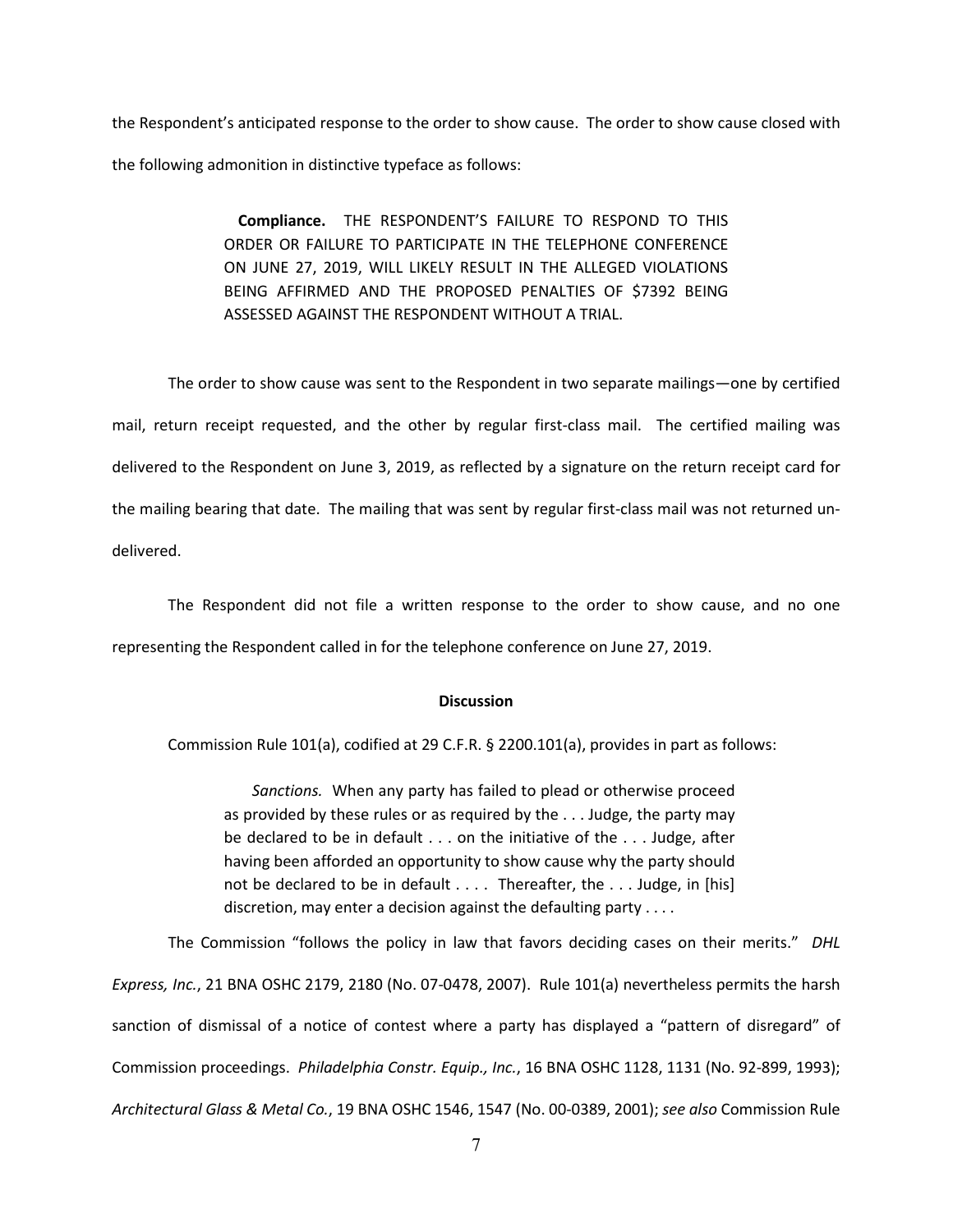101(b), 29 C.F.R. § 2200.101(b) (a default sanction may be set aside "[f]or reasons deemed sufficient by the Commission or Judge and upon motion expeditiously made").

The Respondent's failure to participate in four consecutive telephone conferences and to file a response to the order to show cause as described above displays a pattern of disregard of Commission proceedings that warrants an order of default. The Respondent has been provided multiple opportunities to participate in necessary Commission proceedings that are preliminary to the conduct of an evidentiary hearing that the Respondent had sought by virtue of contesting the proposed penalties, and the Respondent has not participated in any. The most recent Order to Show Cause made it abundantly clear that if the Respondent continued to fail to participate by failing to file a response to the order and failing to participate in the telephone conference on June 27, 2019, that the undersigned would likely issue an order of default that would have the effect of affirming the original penalties as proposed.

The Respondent has not participated in Commission proceedings and has not responded to the orders of the undersigned. It is impossible to move this case forward to hearing in view of the Respondent's continuing failure to participate as directed. There is no reasonable basis to conclude that if a hearing were to be scheduled that the Respondent would participate in any future prehearing proceedings or would appear at a hearing to defend the matter. *Cf.* Commission Rule 64(a), 29 C.F.R. § 2200.64(a) (providing that "[t]he failure of a party to appear at a hearing may result in a decision against that party"). The only reasonable conclusion to be drawn from the Respondent's continuing failure to participate is that the Respondent has willfully defaulted and abandoned its case before the Commission.

The Respondent's failure to participate is prejudicial to the administration of justice and to the Secretary's enforcement responsibilities under the OSH Act. The Commission cannot countenance the prejudicial effects of the Respondent's continuing failure to participate. Dismissal of the Respondent's